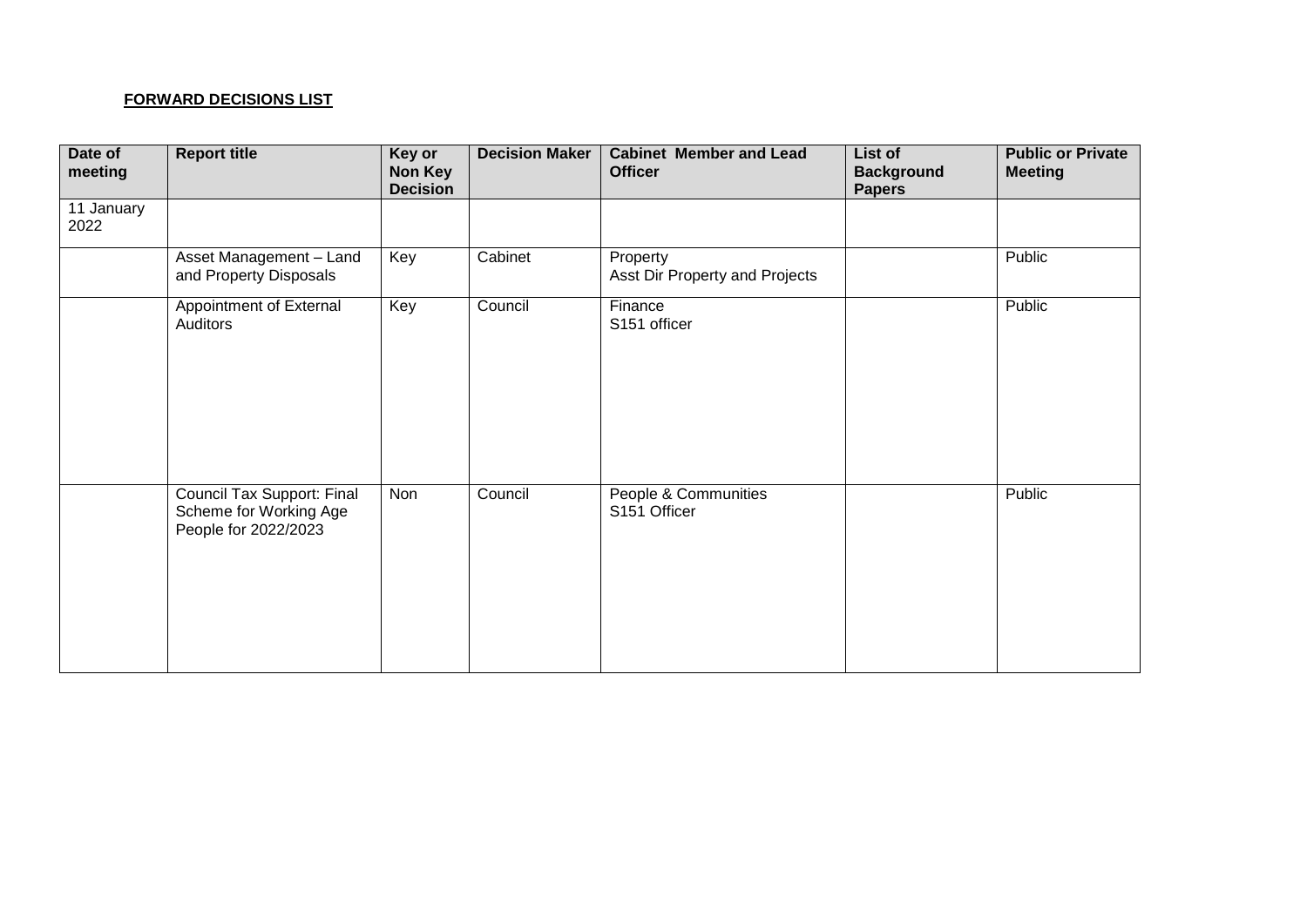| Date of<br>meeting | <b>Report title</b>                                    | Key or<br>Non Key<br><b>Decision</b> | <b>Decision Maker</b> | <b>Cabinet Member and Lead</b><br><b>Officer</b>                          | List of<br><b>Background</b><br><b>Papers</b> | <b>Public or Private</b><br><b>Meeting</b>                                                                                                                            |
|--------------------|--------------------------------------------------------|--------------------------------------|-----------------------|---------------------------------------------------------------------------|-----------------------------------------------|-----------------------------------------------------------------------------------------------------------------------------------------------------------------------|
| 8 February<br>2022 |                                                        |                                      |                       |                                                                           |                                               |                                                                                                                                                                       |
|                    | <b>Budget</b>                                          | Key                                  | Council               | Leader<br>S151 Officer Asst Dir Resources                                 |                                               | Public                                                                                                                                                                |
|                    | Capital Programme                                      | Key                                  | Council               | Leader<br>S151 Officer Asst Dir Resources                                 |                                               | Public                                                                                                                                                                |
|                    | <b>Members Allowances</b><br><b>Independent Review</b> | Non                                  | Council               | Finance<br><b>Chief Executive</b>                                         |                                               | Public                                                                                                                                                                |
|                    | <b>Treasury Management</b><br>Strategy                 | Key                                  | Council               | Leader<br>S151 Officer Asst Dir Resources                                 |                                               | Public                                                                                                                                                                |
|                    | Capital Strategy                                       | Key                                  | Council               | Leader<br>S151 Officer Asst Dir Resources                                 |                                               | Public                                                                                                                                                                |
|                    | <b>Guildhall Future</b><br><b>Governance Options</b>   | Non                                  | Council               | Business, Culture and Heritage<br>- G Middleton<br>Asst Director - D Hall |                                               | Public                                                                                                                                                                |
|                    | <b>Balloon and Lantern Policy</b>                      | Non                                  | Cabinet               | Corporate Services and<br>Environment<br>Asst - M Chisholm                |                                               | Public                                                                                                                                                                |
|                    | <b>Review of Legal Services</b>                        | Key                                  | Council               | Leader<br><b>Chief Executive</b>                                          |                                               | Private - Contains<br>exempt<br>Information under<br>para $3-$<br>information<br>relating to the<br>business affairs of<br>any person<br>(including the<br>authority) |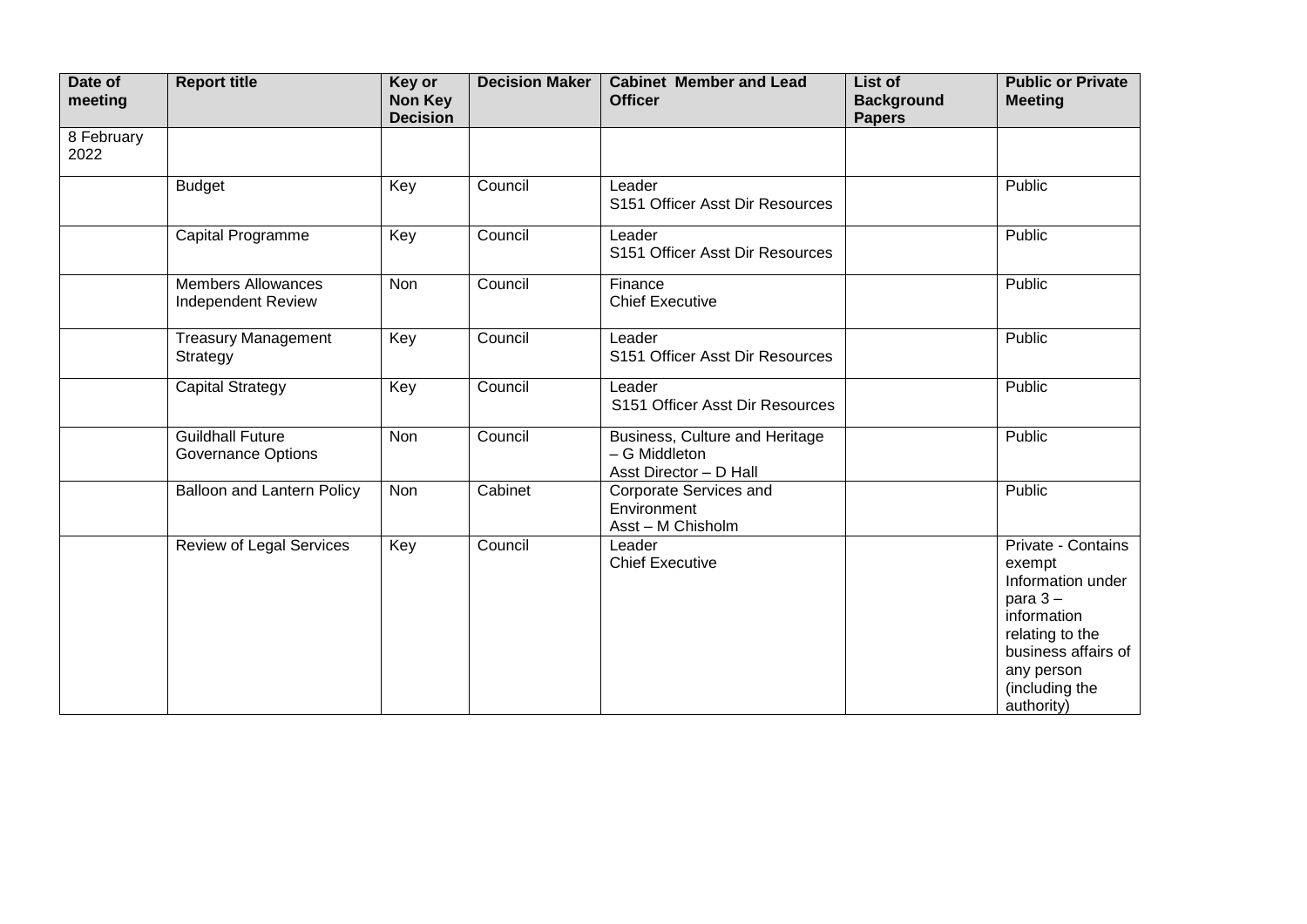| Date of<br>meeting | <b>Report title</b>                                                                                 | Key or<br>Non Key<br><b>Decision</b> | <b>Decision Maker</b> | <b>Cabinet Member and Lead</b><br><b>Officer</b>                                     | List of<br><b>Background</b><br><b>Papers</b> | <b>Public or Private</b><br><b>Meeting</b>                                                                                                                            |
|--------------------|-----------------------------------------------------------------------------------------------------|--------------------------------------|-----------------------|--------------------------------------------------------------------------------------|-----------------------------------------------|-----------------------------------------------------------------------------------------------------------------------------------------------------------------------|
| 15 March<br>2022   |                                                                                                     |                                      |                       |                                                                                      |                                               |                                                                                                                                                                       |
|                    | Review of Governance of<br><b>Council Companies</b>                                                 | Non                                  | Cabinet               | Leader<br><b>Chief Executive</b>                                                     |                                               | Public                                                                                                                                                                |
|                    | Hackney Carriage and<br><b>Private Hire Licensing</b><br><b>Procedures and Conditions</b><br>Review | Non                                  | Council               | Environment<br>Assistant Director - S Ashworth                                       |                                               | Public                                                                                                                                                                |
|                    | Freedom of the Borough -<br>amendments                                                              | Non                                  | Council               | Leader<br><b>Chief Executive</b>                                                     |                                               | Public                                                                                                                                                                |
|                    | Planning Scheme of<br><b>Delegation/Sifting Panel</b>                                               | Non                                  | Council               | Development & Regeneration<br>Asst Director S Ashworth                               |                                               | Public                                                                                                                                                                |
|                    | <b>Housing Delivery Test</b><br><b>Action Plan</b>                                                  | Non                                  | Cabinet               | Development & Regeneration<br>Asst Director S Ashworth                               |                                               | Public                                                                                                                                                                |
|                    | Five Year Housing Land<br>Supply assessment                                                         | Non                                  | Council               | Development & Regeneration<br>Asst Director S Ashworth                               |                                               | Public                                                                                                                                                                |
|                    | Notice of Motion 7-21 -<br>Councillor Kemp -<br><b>Equalities</b>                                   | <b>Non</b>                           | Council               | Leader<br>Asst Dir B Box                                                             |                                               | Public                                                                                                                                                                |
|                    | <b>Custom and Self Build Site</b><br>- Stoke Ferry                                                  | Non                                  | Cabinet               | <b>Regeneration and Development</b><br><b>Assistant Director - D Hall</b>            |                                               | Public                                                                                                                                                                |
|                    | Derelict Land & Building<br>Group                                                                   | Non                                  | Council               | <b>Regeneration &amp; Development</b><br>Asst Director - Duncan Hall & S<br>Ashworth |                                               |                                                                                                                                                                       |
|                    | Lynnsport One                                                                                       | Key                                  | Council               | <b>Project Delivery</b><br>Asst Dir Companies & Housing<br>Delivery - D Ousby        |                                               | Private - Contains<br>exempt<br>Information under<br>para $3-$<br>information<br>relating to the<br>business affairs of<br>any person<br>(including the<br>authority) |